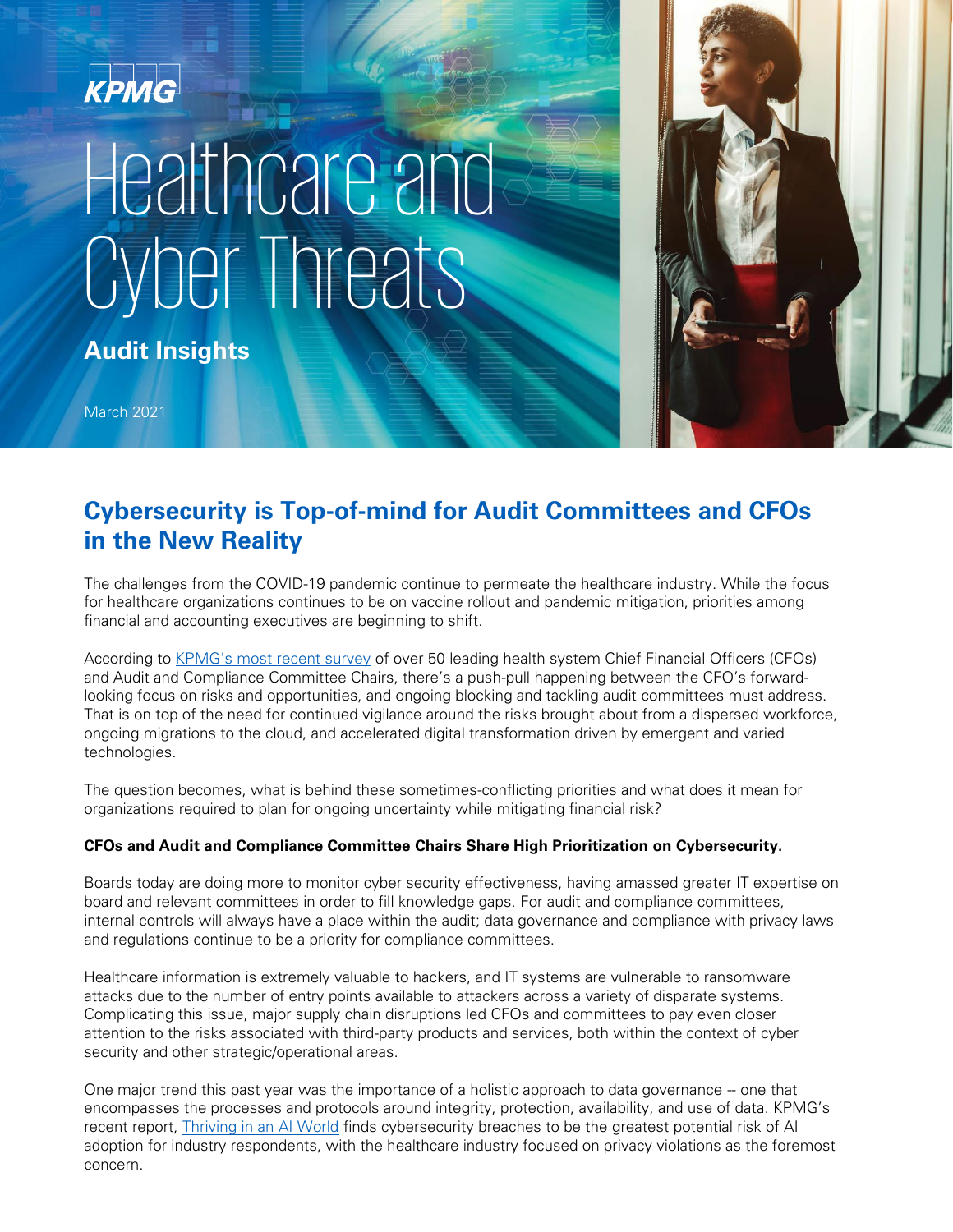| Cybersecurity breaches are the greatest<br>potential risk of AI adoption for industry respondents<br>With healthcare respondents viewing privacy violations as the greatest potential risk |                                                                                                                                                                                        |                                                                                                                                                                                                                                                    |                                                                          |
|--------------------------------------------------------------------------------------------------------------------------------------------------------------------------------------------|----------------------------------------------------------------------------------------------------------------------------------------------------------------------------------------|----------------------------------------------------------------------------------------------------------------------------------------------------------------------------------------------------------------------------------------------------|--------------------------------------------------------------------------|
| Two potential risks per industry                                                                                                                                                           |                                                                                                                                                                                        |                                                                                                                                                                                                                                                    |                                                                          |
| <b>Government</b><br><b>QQO</b> Cybersecurity<br>breaches<br>Privacy<br>violations                                                                                                         | <b>Technology</b><br>Cybersecurity<br>breaches<br>Privacy<br>violations                                                                                                                | <b>Industrial Manufacturing</b><br>Cybersecurity<br>$\sqrt{\Omega}$ breaches<br>Surveillance<br><i>issues</i>                                                                                                                                      | <b>Healthcare</b><br>Cybersecurity<br>Potential bias<br>in AI technology |
| <b>KPMG</b><br>Ketchum                                                                                                                                                                     | <b>Life Sciences</b><br>Cybersecurity<br>breaches<br>Potential bias<br>in AI technology<br>International Limited, a private English company limited by guarantee. All rights reserved. | <b>Financial Services</b><br><b>Retail</b><br>Cybersecurity<br>breaches<br>Privacy<br>C 2021 KPMG LLP, a Delaware limited liability partnership and a member firm of the KPMG global organization of independent member firms affiliated with KPMG | Cybersecurity<br><b>Potential bias</b><br>in AI technology               |

As a baseline, organizational leaders must be asking questions around their systems' cyber security preparedness, and whether a plan has been documented and communicated throughout the system and to the Board. Consider: Do you pay the ransom or not, how would you handle payroll, documentation of patient care, and other access needs? Do you have the appropriate plans, resources and partners to weather such an attack? Being without access to your systems can be costly to your organization. Healthcare systems should consider whether or not to have cyber insurance and what level of coverage to carry.

### **Outside of Cybersecurity, CFOs and Audit Committee Chairs Have Divergent Focuses.**

For CFOs, other top priorities include longer-term strategies, like cost reduction and working capital management and planning for uncertainty. For audit and compliance committee chairs, these are rivaled by internal controls and managing physician relationships -- a reflection of their lens of risk, compliance, and controls. One of the greater challenges from these differences in priorities is that, as KPMG notes in our [report](https://institutes.kpmg.us/healthcare-life-sciences/articles/2021/healthcare-audit-compliance-committee.html) on the 2021 healthcare and audit agenda, "The events of last year have put significant pressure on employees, management, the audit and compliance committee and the board to balance competing priorities."

### **Organizations Should Channel Competing Priorities into Operational Strengths.**

Because CFOs and Committee Chairs focus on different strategic areas, they may identify unique gaps in preparedness. As we found in the December 2020 Pulse Survey, some of the audit and compliance committee chair's top priorities were at the bottom of the list of CFO priorities.

Looking at examples of internal controls -- very much the wheelhouse of committee chairs -- our survey suggests these differences are because these strategic areas were deemed by CFOs to be well-managed. CFOs may also be focused on the guidance of third parties, like government regulators, and external expectations of health systems' cyber controls. Part of this variance is the unique lens of different roles; committee chairs see smaller gaps between importance and preparedness, but CFOs see significant gaps in longer-term strategic areas, like Digital Transformation, Changing Care Delivery Models, and Reinventing Work/the Workplace -- reflecting the strategic planning often relegated to the CFO role.